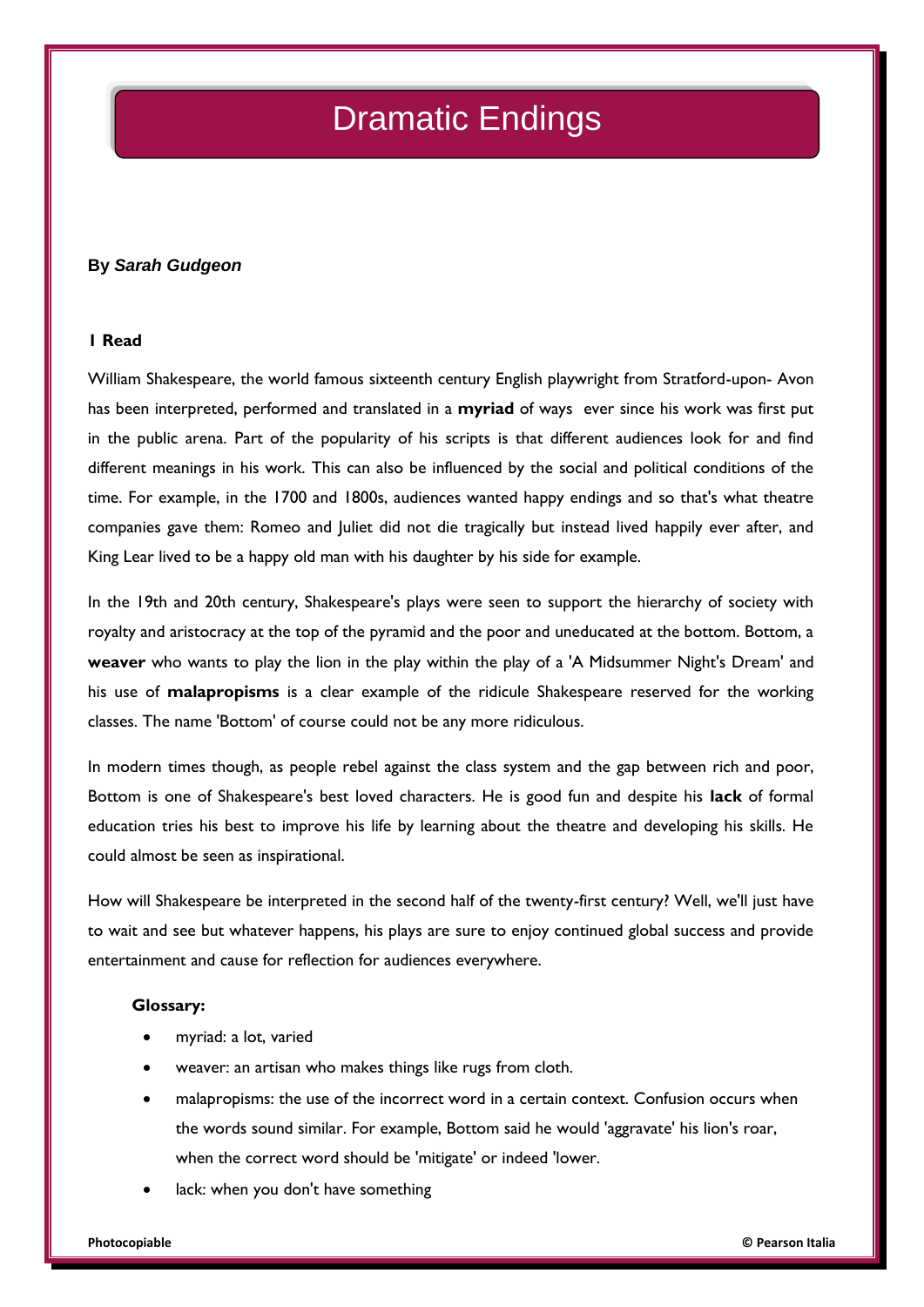## **2 Complete the sentences**

- **a.** William Shakespeare is …
- **b.** Shakespeare's scripts are popular because …
- **c.** In the 1700s and 1800s …
- **d.** In the  $19<sup>th</sup>$  and  $20<sup>th</sup>$  century ...
- **e.** In modern times ...
- **f.** In the future …

## **3 Match each play to the correct genre and famous quote?**

- **a.** Romeo and Juliet **1. 1.** historical
- **b.** Hamlet **2.** comedy
- 
- **d.** A Midsummer Night's Dream **4.** drama
- 
- 
- **c.** Julius Ceasar **3.** romantic tragedy
	-

To be or not to be: that is the question

The course of true love never did run smooth.

What's in a name? That which we call a rose, By any other word would smell as sweet

Friends, Romans, countrymen, lend me your ears.

## **4 [Go to this website to read plot summaries for the plays in exercise 3.](http://www.bbc.co.uk/drama/shakespeare/60secondshakespeare/themes_index.shtml)**

**5 Write your own modern day happy ending for a Shakespeare play of your choice.**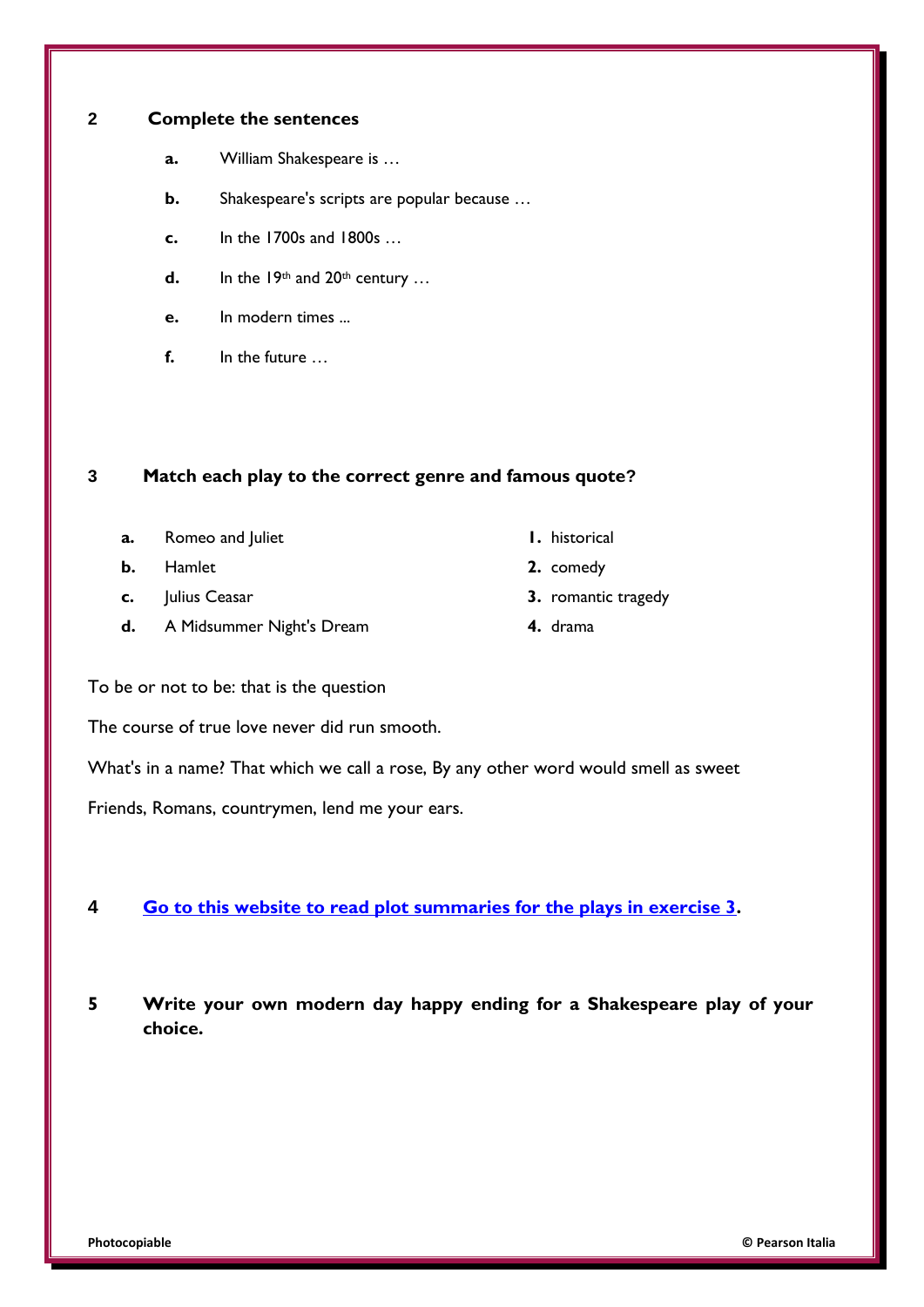## Teachers Notes

### **By** *Sarah Gudgeon*

### **2 Example answers**

- **a.** William Shakespeare is a 16<sup>th</sup> century playwright from Stratford-upon-Avon in England
- **b.** Shakespeare's scripts are popular because people look for and find different meanings in them
- **c.** In the 1700 and 1800s people wanted happy endings and so theatre companies changed the plays accordingly.
- **d.** In the 19<sup>th</sup> and 20<sup>th</sup> century Shakespeare's plays supported the hierachy of society with royalty and aristocracy at the top and the poor at the bottom.
- **e.** In modern times people like the working class characters that some say Shakespeare tried to ridicule.
- **f.** In the future we'll have to see how the next generation interprets Shakespeare's plays.

### **3 Match each play to the correct genre and famous quote**

Before exercise 3 ask the students about the kinds of films/ TV programmes/ plays they like. Try and elicit the various genres such as romantic, comedy, dramatic, historical and tragic. and emphasise that sometimes one production can encompass more than one genre.

To be or not to be: that is the question. **b4**

The course of true love never did run smooth. **d2**

What's in a name? That which we call a rose, By any other word would smell as sweet. **a3**

Friends, Romans, countrymen, lend me your ears. **c1**